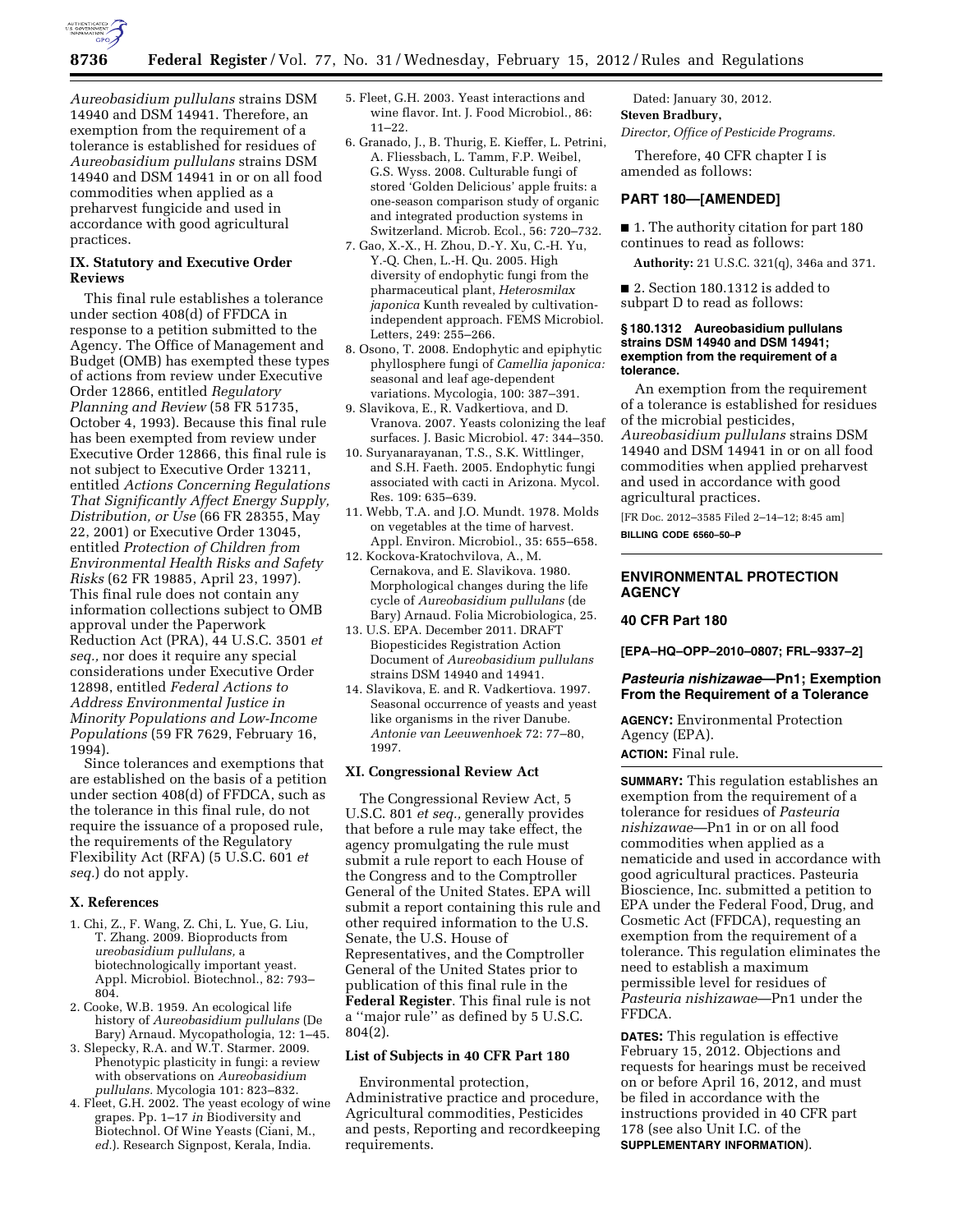**ADDRESSES:** EPA has established a docket for this action under docket identification (ID) number EPA–HQ– OPP–2010–0807. All documents in the docket are listed in the docket index available at *[http://www.regulations.gov.](http://www.regulations.gov)*  Although listed in the index, some information is not publicly available, e.g., Confidential Business Information (CBI) or other information whose disclosure is restricted by statute. Certain other material, such as copyrighted material, is not placed on the Internet and will be publicly available only in hard copy form. Publicly available docket materials are available in the electronic docket at *[http://www.regulations.gov,](http://www.regulations.gov)* or, if only available in hard copy, at the Office of Pesticide Programs (OPP) Regulatory Public Docket in Rm. S–4400, One Potomac Yard (South Bldg.), 2777 S. Crystal Dr., Arlington, VA. The Docket Facility is open from 8:30 a.m. to 4 p.m., Monday through Friday, excluding legal holidays. The Docket Facility telephone number is (703) 305–5805.

**FOR FURTHER INFORMATION CONTACT:**  Jeannine Kausch, Biopesticides and Pollution Prevention Division (7511P), Office of Pesticide Programs, Environmental Protection Agency, 1200 Pennsylvania Ave. NW., Washington, DC 20460–0001; telephone number: (703) 347–8920; email address: *[kausch.jeannine@epa.gov.](mailto:kausch.jeannine@epa.gov)* 

## **SUPPLEMENTARY INFORMATION:**

#### **I. General Information**

#### *A. Does this action apply to me?*

You may be potentially affected by this action if you are an agricultural producer, food manufacturer, or pesticide manufacturer. Potentially affected entities may include, but are not limited to:

• Crop production (NAICS code 111).

• Animal production (NAICS code

112). • Food manufacturing (NAICS code 311).

• Pesticide manufacturing (NAICS code 32532).

This listing is not intended to be exhaustive, but rather provides a guide for readers regarding entities likely to be affected by this action. Other types of entities not listed in this unit could also be affected. The North American Industrial Classification System (NAICS) codes have been provided to assist you and others in determining whether this action might apply to certain entities. If you have any questions regarding the applicability of this action to a particular entity, consult the person listed under **FOR FURTHER INFORMATION CONTACT**.

*B. How can I get electronic access to other related information?* 

You may access a frequently updated electronic version of 40 CFR part 180 through the Government Printing Office's e-CFR site at *[http://](http://ecfr.gpoaccess.gov/cgi/t/text/text-idx?&c=ecfr&tpl=/ecfrbrowse/Title40/40tab_02.tpl)  [ecfr.gpoaccess.gov/cgi/t/text/text](http://ecfr.gpoaccess.gov/cgi/t/text/text-idx?&c=ecfr&tpl=/ecfrbrowse/Title40/40tab_02.tpl)[idx?&c=ecfr&tpl=/ecfrbrowse/Title40/](http://ecfr.gpoaccess.gov/cgi/t/text/text-idx?&c=ecfr&tpl=/ecfrbrowse/Title40/40tab_02.tpl)  40tab*\_*[02.tpl.](http://ecfr.gpoaccess.gov/cgi/t/text/text-idx?&c=ecfr&tpl=/ecfrbrowse/Title40/40tab_02.tpl)* To access the harmonized test guidelines referenced in this document electronically, please go to *<http://www.epa.gov/ocspp>* and select ''Test Methods and Guidelines.''

## *C. How can I file an objection or hearing request?*

Under FFDCA section 408(g), 21 U.S.C. 346a(g), any person may file an objection to any aspect of this regulation and may also request a hearing on those objections. You must file your objection or request a hearing on this regulation in accordance with the instructions provided in 40 CFR part 178. To ensure proper receipt by EPA, you must identify docket ID number EPA–HQ– OPP–2010–0807 in the subject line on the first page of your submission. All objections and requests for a hearing must be in writing, and must be received by the Hearing Clerk on or before April 16, 2012. Addresses for mail and hand delivery of objections and hearing requests are provided in 40 CFR 178.25(b).

In addition to filing an objection or hearing request with the Hearing Clerk as described in 40 CFR part 178, please submit a copy of the filing that does not contain any CBI for inclusion in the public docket. Information not marked confidential pursuant to 40 CFR part 2 may be disclosed publicly by EPA without prior notice. Submit a copy of your non-CBI objection or hearing request, identified by docket ID number EPA–HQ–OPP–2010–0807, by one of the following methods:

• *Federal eRulemaking Portal: [http://](http://www.regulations.gov)  [www.regulations.gov.](http://www.regulations.gov)* Follow the on-line instructions for submitting comments.

• *Mail:* OPP Regulatory Public Docket (7502P), Environmental Protection Agency, 1200 Pennsylvania Ave. NW., Washington, DC 20460–0001.

• *Delivery:* OPP Regulatory Public Docket (7502P), Environmental Protection Agency, Rm. S–4400, One Potomac Yard (South Bldg.), 2777 S. Crystal Dr., Arlington, VA. Deliveries are only accepted during the Docket Facility's normal hours of operation (8:30 a.m. to 4 p.m., Monday through Friday, excluding legal holidays). Special arrangements should be made for deliveries of boxed information. The Docket Facility telephone number is (703) 305–5805.

#### **II. Background and Statutory Findings**

In the **Federal Register** of February 4, 2011 (76 FR 6465) (FRL–8858–7), EPA issued a notice pursuant to section 408(d)(3) of FFDCA, 21 U.S.C. 346a(d)(3), announcing the filing of a pesticide tolerance petition (PP 0F7749) by Pasteuria Bioscience, Inc., 12085 Research Dr., Suite 185, Alachua, FL 32615. The petition requested that 40 CFR part 180 be amended by establishing an exemption from the requirement of a tolerance for residues of *Pasteuria nishizawae*—Pn1. This notice referenced a summary of the petition prepared by the petitioner, Pasteuria Bioscience, Inc., which is available in the docket via *[http://](http://www.regulations.gov) [www.regulations.gov.](http://www.regulations.gov)* Comments were received on the notice of filing. EPA's response to these comments is discussed in Unit VII.C.

Section 408(c)(2)(A)(i) of FFDCA allows EPA to establish an exemption from the requirement for a tolerance (the legal limit for a pesticide chemical residue in or on a food) only if EPA determines that the exemption is ''safe.'' Section 408(c)(2)(A)(ii) of FFDCA defines ''safe'' to mean that ''there is a reasonable certainty that no harm will result from aggregate exposure to the pesticide chemical residue, including all anticipated dietary exposures and all other exposures for which there is reliable information.'' This includes exposure through drinking water and in residential settings but does not include occupational exposure. Pursuant to section  $408(c)(2)(B)$  of FFDCA, in establishing or maintaining in effect an exemption from the requirement of a tolerance, EPA must take into account the factors set forth in section 408(b)(2)(C) of FFDCA, which require EPA to give special consideration to exposure of infants and children to the pesticide chemical residue in establishing a tolerance exemption and to ''ensure that there is a reasonable certainty that no harm will result to infants and children from aggregate exposure to the pesticide chemical residue. \* \* \*'' Additionally, section 408(b)(2)(D) of FFDCA requires that EPA consider ''available information concerning the cumulative effects of [a particular pesticide's] \* \* \* residues and other substances that have a common mechanism of toxicity.''

EPA performs a number of analyses to determine the risks from aggregate exposure to pesticide residues. First, EPA determines the toxicity of pesticides. Second, EPA examines exposure to the pesticide through food, drinking water, and through other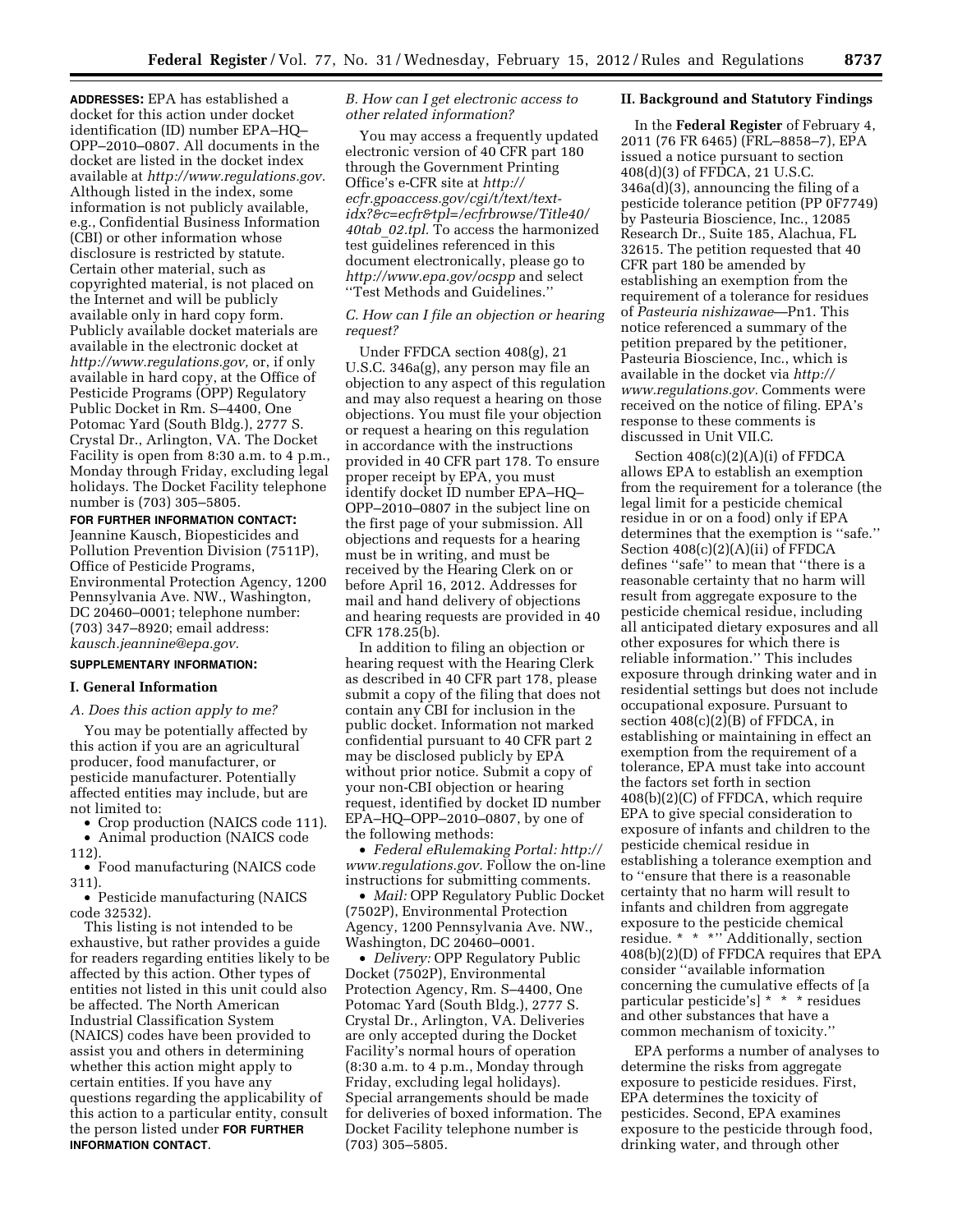exposures that occur as a result of pesticide use in residential settings.

### **III. Toxicological Profile**

Consistent with section 408(b)(2)(D) of FFDCA, EPA has reviewed the available scientific data and other relevant information in support of this action and considered its validity, completeness, and reliability and the relationship of this information to human risk. EPA has also considered available information concerning the variability of the sensitivities of major identifiable subgroups of consumers, including infants and children.

### *A. Overview of Pasteuria nishizawae— Pn1*

*Pasteuria,* a genus of bacteria, includes several species that have shown potential in controlling plantparasitic nematodes that attack and cause significant damage to many agricultural crops (see, e.g., the **Federal Register** of December 28, 1994 (59 FR 66740) (FRL–4923–4) and June 30, 2010 (75 FR 37734) (FRL–8831–9) for final rules that established tolerance exemptions for residues of the nematicides, *Pasteuria penetrans* (40 CFR 180.1135) and *Pasteuria usgae* (40 CFR 180.1290), respectively). These gram-positive, mycelial, endosporeforming bacteria are mostly obligate parasites (i.e., organisms that depend on particular hosts to complete their own life cycle) of plant-parasitic nematodes, although one *Pasteuria* species— *Pasteuria ramosa*—is known to parasitize *Daphnia* species, which are tiny crustaceans often called ''water fleas'' due to their flea-like size and appearance (Refs. 1 and 2). *Pasteuria*  species are ubiquitous in most environments and are found in nematodes in at least 80 countries on 5 continents, as well as on islands in the Atlantic, Pacific, and Indian Oceans (Ref. 2). Higher population densities often occur in areas where there is an ample supply of nematode hosts (e.g., where crops susceptible to nematodes are cultivated) (Refs. 3, 4, and 5). *Pasteuria nishizawae*—Pn1 was specifically isolated from an Illinois soybean field in the mid-2000s (Ref. 1).

Although endospores of *Pasteuria nishizawae* have been observed to attach to the cuticle of 3 nematodes of the genus *Heterodera* and 1 nematode of the genus *Globodera,* it is known only to infect and complete its life cycle within the female soybean cyst nematode (*Heterodera glycines*) (Ref. 2). In the following manner, *Pasteuria nishizawae*—Pn1 exerts a pesticidal effect on the soybean cyst nematode

through parasitism that ultimately results in the death of infected females:

1. Endospores attach to the cuticle of a juvenile soybean cyst nematode female.

2. Once a soybean cyst nematode female invades soybean roots, *Pasteuria nishizawae*—Pn1 produces a germ tube that penetrates the body of the nematode.

3. Primary and secondary microcolonies of *Pasteuria nishizawae*—Pn1 develop and proliferate within the body of the nematode, causing its death (Ref. 2).

In light of the demonstrated nematicidal capabilities and host specificity of *Pasteuria nishizawae*— Pn1, Pasteuria Bioscience, Inc. has proposed to register pesticide products that could be applied to soybean or its seed to control the soybean cyst nematode.

### *B. Microbial Pesticide Toxicology Data Requirements*

All applicable mammalian toxicology data requirements supporting the request for an exemption from the requirement of a tolerance for residues of *Pasteuria nishizawae*—Pn1 in or on all food commodities have been fulfilled with data submitted by the petitioner. The results of the acute dermal toxicity and primary dermal irritation tests revealed no toxicity or irritation attributed to *Pasteuria nishizawae*— Pn1, and these studies received a Toxicity Category IV classification (see 40 CFR 156.62). Moreover, acute oral, pulmonary, and injection toxicity/ pathogenicity tests indicated that *Pasteuria nishizawae*—Pn1 was not toxic and/or pathogenic via the tested routes of exposure. Although infectivity and clearance were not evaluated in any of the acute toxicity/pathogenicity tests, EPA believes that these endpoints are not a concern given the host specificity of *Pasteuria nishizawae* for the soybean cyst nematode (Refs. 1 and 2). Finally, the petitioner has reported that no hypersensitivity incidents occurred during development and testing of this bacterium. The overall conclusions from all toxicological information submitted by the petitioner are briefly described in this unit, while more in-depth synopses of some study results can be found in the associated Biopesticides Registration Action Document provided as a reference in Unit IX. (Ref. 6).

*1. Acute oral toxicity/pathogenicity rat (Harmonized Guideline 885.3050; Master Record Identification Number (MRID No.) 481517–09).* A supplemental acute oral toxicity/pathogenicity study demonstrated that *Pasteuria nishizawae*—Pn1 was not toxic and/or

pathogenic to laboratory rats when administered by oral gavage in a single dose of  $1.6 \times 10^9$  spores per animal. Although clearance and infectivity were not measured, EPA believes these endpoints are not a concern given *Pasteuria nishizawae*—Pn1's wellestablished host specificity for the soybean cyst nematode (Refs. 1 and 2).

*2. Acute pulmonary toxicity/ pathogenicity—rat (Harmonized Guideline 885.3150; MRID No. 481517– 10).* A supplemental acute pulmonary toxicity/pathogenicity study demonstrated that *Pasteuria nishizawae*—Pn1 was not toxic and/or pathogenic to laboratory rats when administered by intratracheal instillation in a single dose of  $1.6 \times 10^8$ spores per animal. Although clearance and infectivity were not measured, EPA believes these endpoints are not a concern given *Pasteuria nishizawae*— Pn1's well-established host specificity for the soybean cyst nematode (Refs. 1 and 2).

*3. Acute injection toxicity/ pathogenicity (intravenous)—rat (Harmonized Guideline 885.3200; MRID No. 481517–11).* A supplemental acute injection toxicity/pathogenicity study demonstrated that *Pasteuria nishizawae*—Pn1 was not toxic and/or pathogenic to laboratory rats when administered intravenously in a single dose of  $1.0 \times 10^9$  spores per animal. Although clearance and infectivity were not measured, EPA believes these endpoints are not a concern given *Pasteuria nishizawae*—Pn1's wellestablished host specificity for the soybean cyst nematode (Refs. 1 and 2).

*4. Hypersensitivity incidents (Harmonized Guideline 885.3400; MRID No. 481517–12).* The petitioner reported that no hypersensitivity incidents, including immediate-type or delayedtype reactions of humans and domestic animals, occurred during research, development, or testing of *Pasteuria nishizawae*—Pn1.

*5. Acute dermal toxicity—rabbit (Harmonized Guideline 870.1200; MRID No. 481517–14).* An acceptable acute dermal toxicity study demonstrated that a test substance containing *Pasteuria nishizawae*—Pn1 was not toxic to rabbits when dosed at 2,000 milligrams per kilogram (mg/kg) for 24 hours. The dermal median lethal dose, which is a statistically derived single dose that can be expected to cause death in 50% of test animals, was greater than 2,000 mg/ kg for male and female rats combined (Toxicity Category IV).

*6. Primary dermal irritation—rabbit (Harmonized Guideline 870.2500; MRID No. 481517–16).* An acceptable primary dermal irritation study demonstrated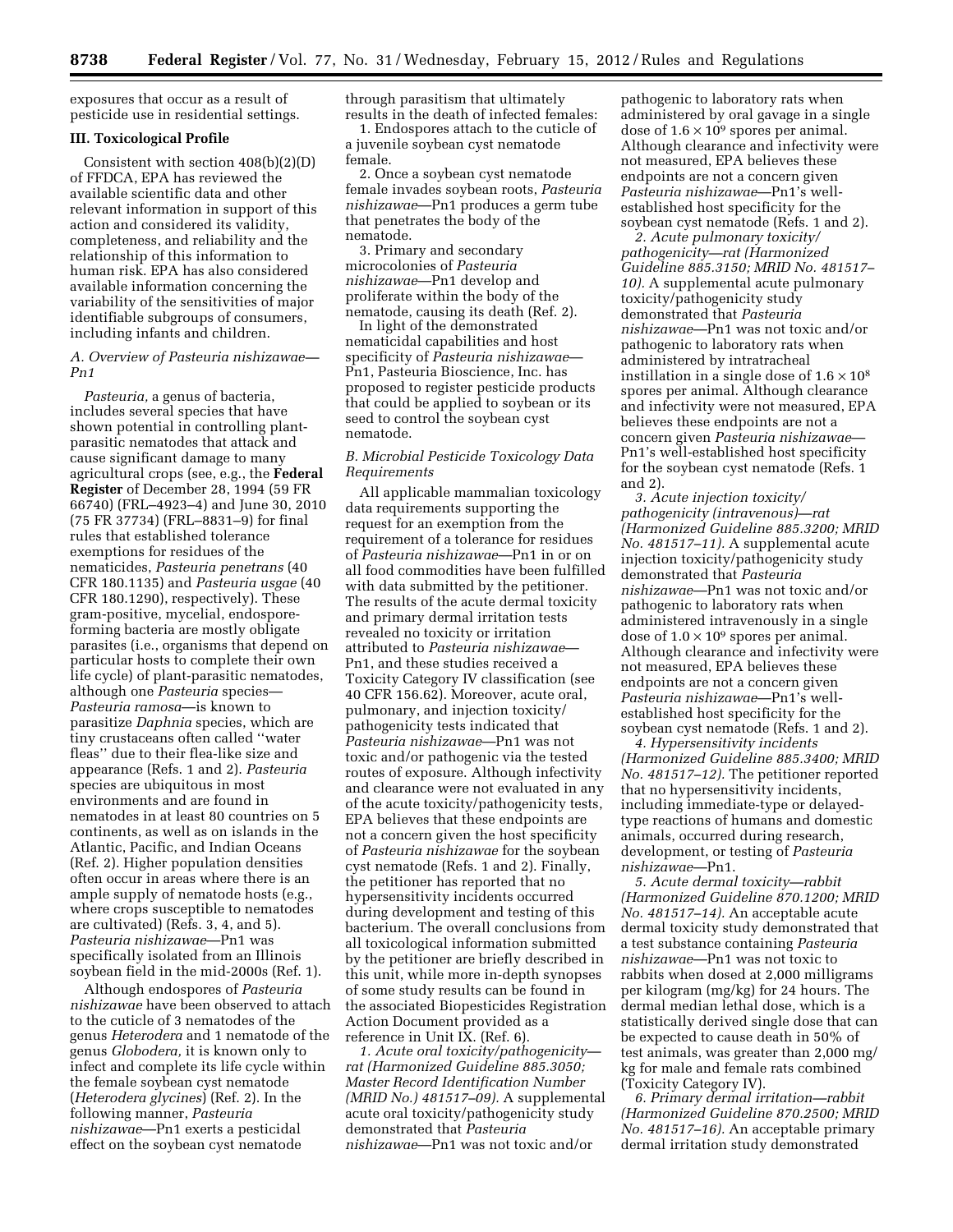that a test substance containing *Pasteuria nishizawae*—Pn1 was essentially non-irritating to the skin of rabbits (Toxicity Category IV).

### **IV. Aggregate Exposure**

In examining aggregate exposure, section 408 of FFDCA directs EPA to consider available information concerning exposures from the pesticide residue in food and all other nonoccupational exposures, including drinking water from ground water or surface water and exposure through pesticide use in gardens, lawns, or buildings (residential and other indoor uses).

## *A. Dietary Exposure*

*1. Food exposure.* Dietary exposure to *Pasteuria nishizawae*—Pn1, a naturally occurring soil bacterium (Refs. 7, 8, and 9), is anticipated to be negligible. For optimal control of the target pest (soybean cyst nematode), *Pasteuria nishizawae*—Pn1 is applied in a manner that facilitates spore movement into or spore placement near the root zone of potentially affected plants. This requires that end users take certain actions, depending on the treatment type, that would inevitably minimize the amount of *Pasteuria nishizawae*—Pn1 residues on above-ground commodities. That is, although *Pasteuria nishizawae*—Pn1 can be applied to soil, plants, or seeds, some seeds are incorporated into the soil immediately after treatment (atplanting, hopper box, planter box, or slurry box seed treatments), and pesticide applications made to plants or the soil are always followed by irrigation to incorporate *Pasteuria nishizawae*—Pn1 into the soil. In instances where food commodities develop underground or where treated seed is diverted for food or feed purposes or to process into oil, exposure to *Pasteuria nishizawae*—Pn1 is a more likely scenario. Regardless of the situation, should *Pasteuria nishizawae*—Pn1 be present on food, its specificity for the soybean cyst nematode and available data indicate no toxicity, pathogenicity, and/or infectivity is likely to occur with any dietary exposure that results from pesticide applications made in accordance with good agricultural practices (see additional discussion in Unit III.).

*2. Drinking water exposure.* Exposure to residues of *Pasteuria nishizawae*— Pn1 in consumed drinking water is possible but not likely. The proposed use patterns for *Pasteuria nishizawae*— Pn1 are soil directed, soil incorporated, and/or seed directed, thereby limiting contact with surface water by drift and

runoff. Furthermore, ground water is not expected to have significant exposure to *Pasteuria nishizawae*—Pn1 since, like other microorganisms, this microbial pesticide would likely be filtered out by the particulate nature of many soil types (Refs. 10, 11, and 12). If *Pasteuria nishizawae*—Pn1 were to be transferred to surface or ground waters (e.g., through spray drift or runoff) that are intended for eventual human consumption and directed to wastewater treatment systems or drinking water facilities, it may not survive some of the conditions water is subjected to in such systems or facilities, including chlorination, pH adjustments, and filtration (Refs. 13 and 14). In the remote likelihood that *Pasteuria nishizawae*—Pn1 is present in drinking water (e.g., water not subject to certain conditions in treatment systems and facilities), its specificity for the soybean cyst nematode and available data indicate no toxicity, pathogenicity, and/or infectivity is likely to occur with any drinking water exposure that results from pesticide applications made in accordance with good agricultural practices (see additional discussion in Unit III.).

#### *B. Other Non-Occupational Exposure*

Given *Pasteuria nishizawae'*s natural presence in soil (Refs. 7, 8, and 9), nonoccupational exposure to the bacterium is likely already occurring. Additional exposure to *Pasteuria nishizawae*—Pn1 due to pesticidal applications is not expected because all proposed pesticide end-use products are labeled for use in distinct agricultural settings. Even if non-occupational exposures were to occur (e.g., eventual expansion of use sites), such exposures would not exceed EPA's level of concern in light of *Pasteuria nishizawae*—Pn1's specificity for the soybean cyst nematode and test results that indicated *Pasteuria nishizawae*—Pn1 is not toxic (acute dermal toxicity and acute pulmonary toxicity/pathogenicity), is essentially non-irritating (primary dermal irritation), and is not pathogenic (acute pulmonary toxicity/pathogenicity) (see additional discussion in Unit III.).

#### **V. Cumulative Effects From Substances With a Common Mechanism of Toxicity**

Section 408(b)(2)(D)(v) of FFDCA requires that, when considering whether to establish, modify, or revoke a tolerance exemption, EPA consider ''available information concerning the cumulative effects of [a particular pesticide's] \* \* \* residues and other substances that have a common mechanism of toxicity.''

No mechanism of toxicity in mammals has been identified for *Pasteuria nishizawae*—Pn1, and *Pasteuria nishizawae*—Pn1 does not appear to produce a toxic metabolite against the target pest. For the purposes of this tolerance action, EPA has assumed that *Pasteuria nishizawae*— Pn1 does not have a common mechanism of toxicity with other substances. Therefore, section  $408(b)(2)(D)(v)$  of FFDCA does not apply. For information regarding EPA's efforts to determine which chemicals have a common mechanism of toxicity and to evaluate the cumulative effects of such chemicals, see EPA's Web site at *[http://www.epa.gov/pesticides/](http://www.epa.gov/pesticides/cumulative) [cumulative.](http://www.epa.gov/pesticides/cumulative)* 

## **VI. Determination of Safety for U.S. Population, Infants and Children**

FFDCA section 408(b)(2)(C) provides that, in considering the establishment of a tolerance or tolerance exemption for a pesticide chemical residue, EPA shall assess the available information about consumption patterns among infants and children, special susceptibility of infants and children to pesticide chemical residues, and the cumulative effects on infants and children of the residues and other substances with a common mechanism of toxicity. In addition, FFDCA section 408(b)(2)(C) provides that EPA shall apply an additional tenfold (10X) margin of safety for infants and children in the case of threshold effects to account for prenatal and postnatal toxicity and the completeness of the database on toxicity and exposure unless EPA determines that a different margin of safety will be safe for infants and children. This additional margin of safety is commonly referred to as the Food Quality Protection Act Safety Factor. In applying this provision, EPA either retains the default value of 10X or uses a different additional safety factor when reliable data available to EPA support the choice of a different factor.

Based on the acute toxicity and pathogenicity data discussed in Unit III.B., as well as *Pasteuria nishizawae*— Pn1's host specificity for the soybean cyst nematode, EPA concludes that there are no threshold effects of concern to infants, children, or adults when *Pasteuria nishizawae*—Pn1 is used as labeled in accordance with good agricultural practices. As a result, EPA concludes that no additional margin of exposure (safety) is necessary to protect infants and children and that not adding any additional margin of exposure (safety) will be safe for infants and children.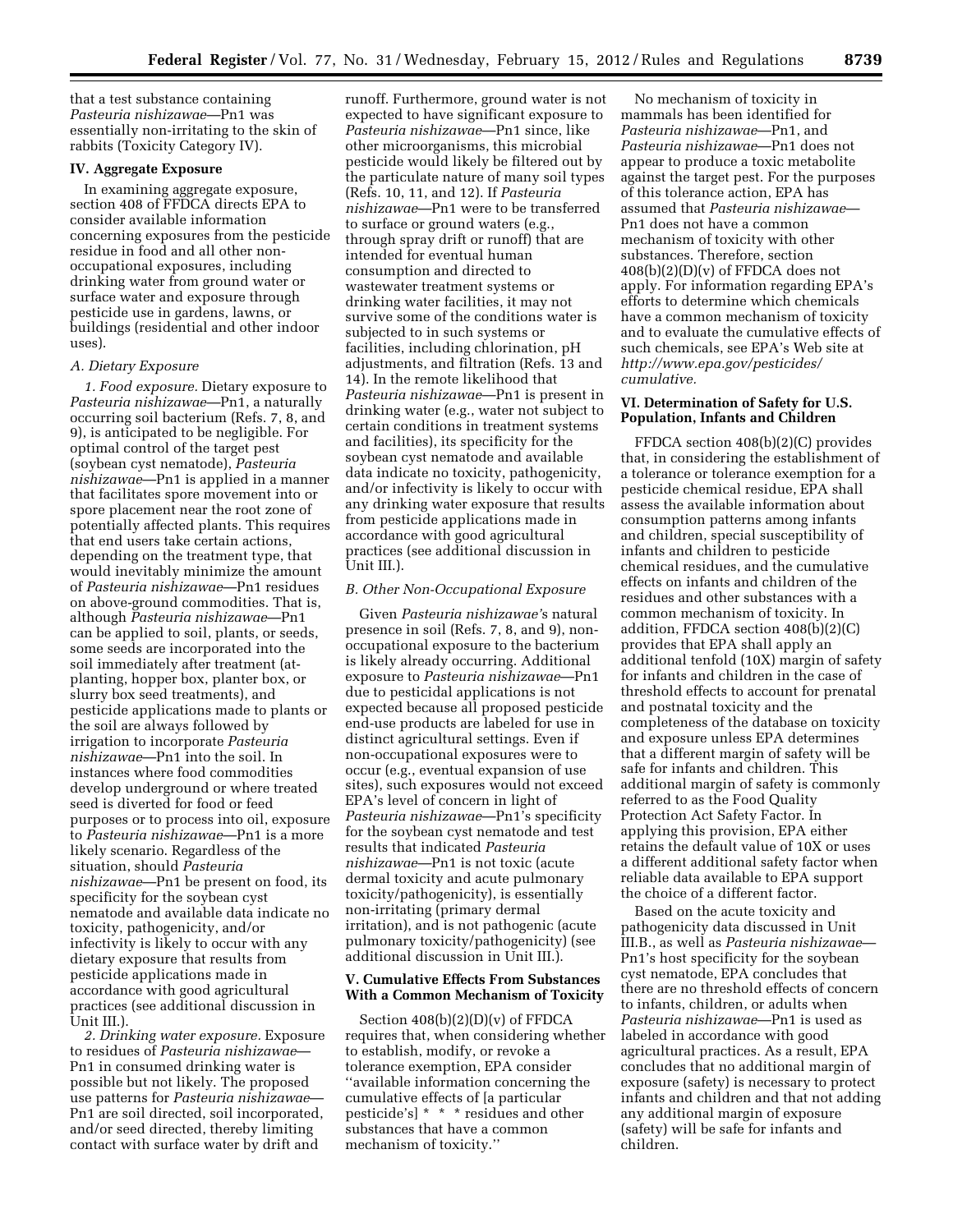Moreover, based on the same data and EPA analysis as presented in this unit, the Agency is able to conclude that there is a reasonable certainty that no harm will result to the U.S. population, including infants and children, from aggregate exposure to the residues of *Pasteuria nishizawae*—Pn1 when it is used as labeled and in accordance with good agricultural practices as a nematicide. Such exposure includes all anticipated dietary exposures and all other exposures for which there is reliable information. EPA has arrived at this conclusion because, considered collectively, the data and information available on *Pasteuria nishizawae*—Pn1 do not demonstrate toxic, pathogenic, and/or infective potential to mammals, including infants and children.

### **VII. Other Considerations**

### *A. Analytical Enforcement Methodology*

An analytical method is not required for enforcement purposes for the reasons stated in this document and because EPA is establishing an exemption from the requirement of a tolerance without any numerical limitation.

### *B. International Residue Limits*

In making its tolerance decisions, EPA seeks to harmonize U.S. tolerances with international standards whenever possible, consistent with U.S. food safety standards and agricultural practices. In this context, EPA considers the international maximum residue limits (MRLs) established by the Codex Alimentarius Commission (Codex), as required by FFDCA section 408(b)(4). The Codex Alimentarius is a joint U.N. Food and Agriculture Organization/ World Health Organization food standards program, and it is recognized as an international food safety standards-setting organization in trade agreements to which the United States is a party. EPA may establish a tolerance that is different from a Codex MRL; however, FFDCA section 408(b)(4) requires that EPA explain the reasons for departing from the Codex level.

The Codex has not established a MRL for *Pasteuria nishizawae*—Pn1.

#### *C. Response to Comments*

Two comments were submitted. An anonymous commenter (EPA–HQ–OPP– 2010–0012–0019) generally expressed opposition to EPA granting tolerance exemptions to several petitioners, including Pasteuria Bioscience, Inc. Specifically, this commenter mentioned concern with the prevalence of many toxic chemicals in the environment and lack of information regarding how such

chemicals combine. Another commenter (EPA–HQ–OPP–2010–0905–0003) also expressed opposition to granting tolerances and tolerance exemptions for several chemicals, including *Pasteuria nishizawae*—Pn1, that were described in the **Federal Register** of February 4, 2011. This commenter stated that the food supply must be rigorously tested, that studies submitted by the chemical industry must be subjected to independent peer review, and that only long-term studies can provide data on the health impact of exposure to the chemicals in the February 4, 2011 notice of filing.

Data provided by the petitioner demonstrated that *Pasteuria nishizawae*—Pn1 is not toxic and/or pathogenic at the doses administered orally, intratracheally, intravenously, and dermally to rats or rabbits (see Unit III.B.). Although infectivity and clearance were not evaluated in any of these studies, EPA believes that these endpoints are not a concern given *Pasteuria nishizawae*—Pn1's wellestablished host specificity for the soybean cyst nematode (Refs. 1 and 2). Moreover, since no mechanism of toxicity in mammals has been identified for *Pasteuria nishizawae*—Pn1, and *Pasteuria nishizawae*—Pn1 does not appear to produce a toxic metabolite against the target pest, EPA has assumed that *Pasteuria nishizawae*—Pn1 does not have a common mechanism of toxicity with other substances. After conducting a comprehensive assessment of the data and information submitted by the petitioner, EPA has concluded there is a reasonable certainty that no harm will result to the U.S. population, including infants and children, from aggregate exposure to residues of *Pasteuria nishizawae*—Pn1. Thus, under the standard in FFDCA section 408(c)(2), a tolerance exemption is appropriate.

## *D. Revisions to Requested Tolerance Exemption*

Two modifications have been made to the requested tolerance exemption. First, since Pasteuria Bioscience, Inc. already created a unique isolate identifier (i.e., Pn1) for *Pasteuria nishizawae,* inclusion of the American Type Culture Collection accession number (i.e., SD–5833) within this microbial pesticide's taxonomic name was unnecessary. Use of just *Pasteuria nishizawae*—Pn1 throughout this document, particularly in the tolerance exemption expression, is now consistent with the representation of this active ingredient in other associated regulatory documents and should assist in preventing confusion regarding its

nomenclature in the future. Second, EPA is changing ''in or on all raw agricultural crops'' to ''in or on all food commodities'' to align with the terminology the Agency currently uses when establishing tolerance exemptions for residues of other like active ingredients.

## **VIII. Conclusions**

EPA concludes that there is a reasonable certainty that no harm will result to the U.S. population, including infants and children, from aggregate exposure to residues of *Pasteuria nishizawae*—Pn1. Therefore, an exemption from the requirement of a tolerance is established for residues of *Pasteuria nishizawae*—Pn1.

#### **IX. References**

- 1. U.S. EPA. 2011a. *Pasteuria nishizawae*  strain PN1. Memorandum from J.V. Gagliardi, Ph.D. and J.L. Kough, Ph.D. to J. Kausch dated August 16, 2011.
- 2. U.S. EPA. 2011b. Environmental Risk Assessment of *Pasteuria nishizawae* Pn1 (PC 016455) for a Section 3 Registration of the Technical Product (EPA File Symbol 85004–A) and Two End Use Products (EPA File Symbols 85004–T and 85004–O) for Control of the Soybean Cyst Nematode in Soybeans. Memorandum from S. Borges and G. Tomimatsu, Ph.D. to J. Kausch dated September 15, 2011 (available as ''Supporting & Related Material'' within docket ID number EPA–HQ–OPP–2010– 0806).
- 3. Cetintas R, Dickson DW. 2004. Persistence and suppressiveness of *Pasteuria penetrans* to *Meloidogyne arenaria* Race 1. *Journal of Nematology* 36:540–549.
- 4. Tain B, Yang J, Zhang K–Q. 2007. Bacteria used in the biological control of plantparasitic nematodes: Populations, mechanisms of action, and future prospects. *FEMS Microbiology Ecology*  61:197–213.
- 5. Noel GR. 2008. IPM of soybean cyst nematode in the USA. *In:* Integrated Management and Biocontrol of Vegetable and Grain Crops Nematodes. Eds. A. Cianio and K.G. Mukerji. Springer. Pages 119–126.
- 6. U.S. EPA. 2011c. Draft *Pasteuria nishizawae*—Pn1 Biopesticides Registration Action Document dated December 21, 2011 (available as ''Supporting & Related Material'' within docket ID number EPA–HQ–OPP–2010– 0806).
- 7. Atibalentja N, Jakstys BP, Noel GR. 2004. Life cycle, ultrastructure, and host specificity of the North American isolate of *Pasteuria* that parasitizes the soybean cyst nematode, *Heterodera glycines. Journal of Nematology* 36:171–180.
- 8. Noel GR, Atibalentja N, Domier LL. 2005. Emended description of *Pasteuria nishizawae. International Journal of Systematic and Evolutionary Microbiology* 55:1681–1685.
- 9. Sayre RM, Wergin WP, Schmidt JM, Starr MP. 1991. *Pasteuria nishizawae* sp. nov.,